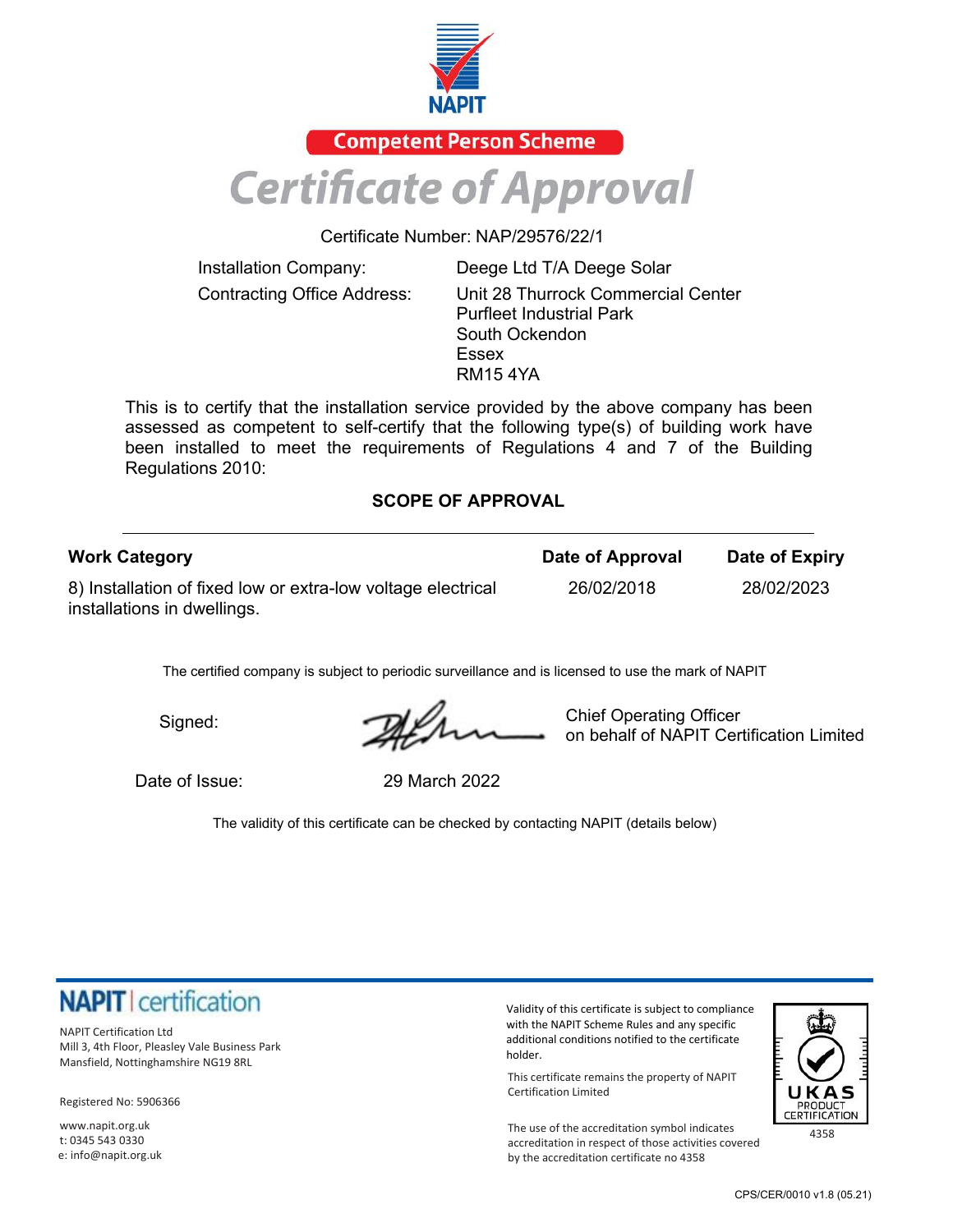



Certificate Number: NAP/29576/22/1

Installation Company: Contracting Office Address: Deege Ltd T/A Deege Solar Unit 28 Thurrock Commercial Center Purfleet Industrial Park South Ockendon **Essex** RM15 4YA

This is to certify that the installation service provided by the above company has been successfully assessed against the requirements of the IET Electrotechnical Assessment Specification including its relevant annexes and is therefore recognized as technically competent to undertake the design, construction, maintenance, verification and/or inspection and testing of electrotechnical work within the categories identified below:

### **SCOPE OF APPROVAL**

| <b>Work Category</b>                                                      | Date of Approval | Date of Expiry |
|---------------------------------------------------------------------------|------------------|----------------|
| A1) Electrical installations up to and including 1000V AC<br>or 1500V DC: |                  |                |
| A1.1 - Dwellings covered by BS 7671 (as amended)                          | 26/02/2018       | 28/02/2023     |
| A1.2 - Other than dwellings covered by BS 7671 (as                        | 26/02/2018       | 28/02/2023     |
| amended)                                                                  |                  |                |

The certified company is subject to periodic surveillance and is licensed to use the mark of NAPIT

Signed:

Chief Operating Officer on behalf of NAPIT Certification Limited

Date of Issue: 29 March 2022

The validity of this certificate can be checked by contacting NAPIT (details below)

## **NAPIT** certification

NAPIT Certification Ltd Mill 3, 4th Floor, Pleasley Vale Business Park Mansfield, Nottinghamshire NG19 8RL

Registered No: 5906366

[www.napit.org.uk](http://www.napit.org.uk/) t: 0345 543 0330 [e:](mailto:info@napit.org.uk) [info@napit.org.uk](mailto:info@napit.org.uk) Validity of this certificate is subject to compliance with the NAPIT Scheme Rules and any specific additional conditions notified to the certificate holder.

This certificate remains the property of NAPIT Certification Limited

The use of the accreditation symbol indicates accreditation in respect of those activities covered by the accreditation certificate no 4358